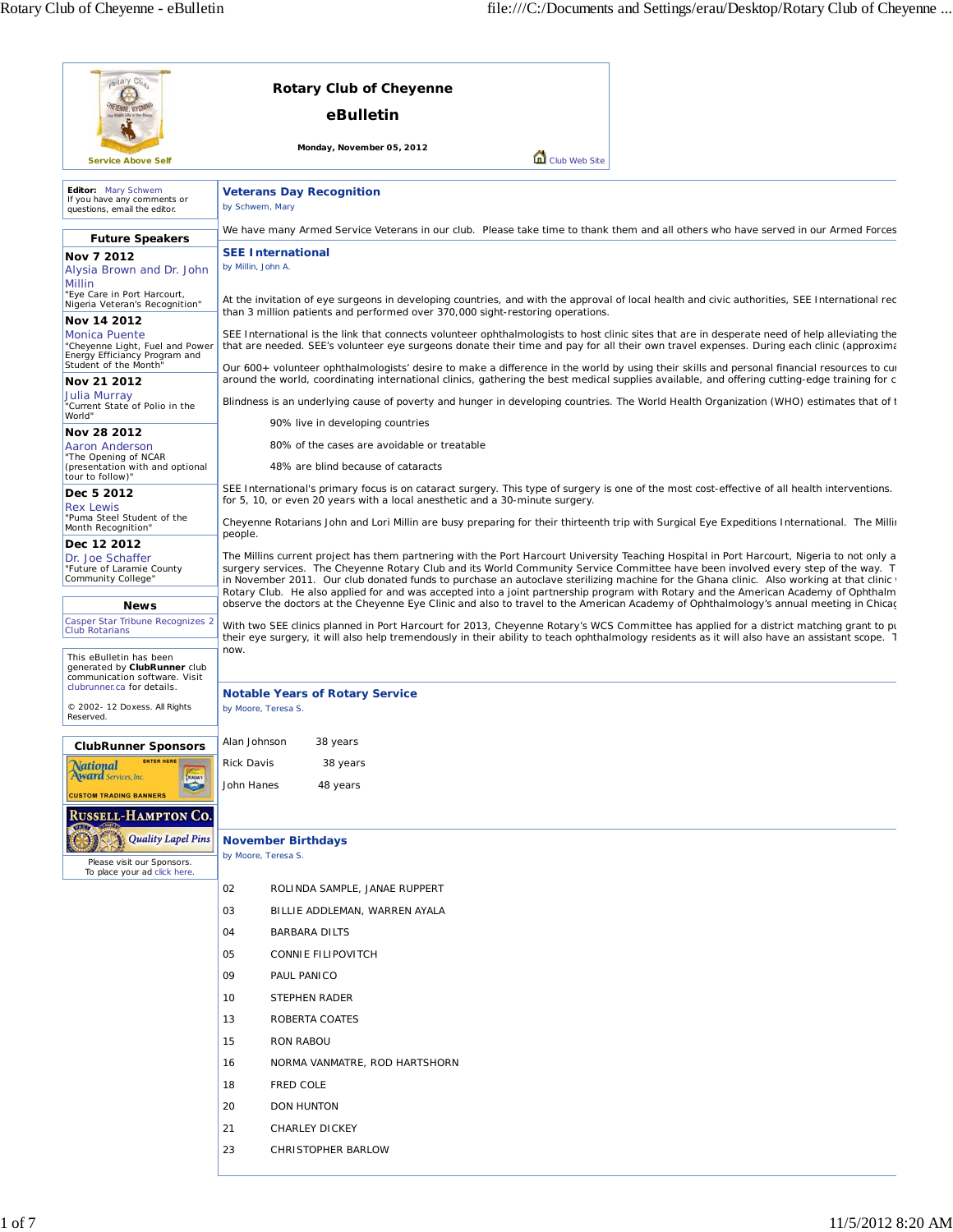- 24 JAMES BOWERS
- 26 CAROL ROOKSTOOL, ANJA BENDEL
- 27 STEVE BAHMER
- 28 DICK LARKIN
- 29 KELLY RANKIN
- 30 JOHN GLODE

#### **New Member Proposal**

*by Moore, Teresa S.*

Stacey Obrecht, Administrator/CEO, Wyoming GAL Program, sponsored by Brittany Ashby.

#### **October Perfect Attendance** *by Moore, Teresa S.*

Ted Adams, Billie Addleman, Fred Baggs, Rich Brown, Joe Devine, Charley Dickey, Matt Fermelia, Mick Finnegan, Randy Ford, Bill Gentle<br>Teresa Moore, Jack Ratchye, Carol Rookstool, Trevor Rutar, Rolinda Sample, Mary Schwem,

**Youth Exchange Update** *by Miller, Anne E.*

Just a reminder that our club is hosting Rodrigo from Chile and Julia from Germany. Please note the emphasis on the words "our club" w our club members need to be involved too. Please look up their phone numbers found in the back of our directories. Invite them for a cu members getting to know them too. A special thanks to the our club's foundation committee for inviting them to last week's Dine Dance

**Panhandling for Polio** *by Hammel, Ronald*



Cheyenne Community Rotoract held their "Panhandling for Polio" event on Saturday, October 27<sup>th</sup>. Twelve of our Rotar shirts, holding cardboard signs and asking for donations. It turned out to be a really successful event, and in just four ho End Polio Now Campaign. Thank you all for your support!



Kelly Lindholm, Cheyenne Community Rotoract

#### **We are This Close to Ending Polio** *by Finnegan, Lawrence*

Together, through the cooperation of more than 200 countries and over 20 million volunteers, 2.5 billion children have been immunized a exists anywhere, it remains a threat everywhere! The Rotary Club of Cheyenne is sponsoring "Casual for a Cause" on November 9<sup>th</sup>. Pa employee gets a pin that says "End Polio Now" and the satisfaction of knowing that they are helping in a worldwide effort. Of course the committee members:

Mick Finnegan 778-6303

Janet Lewis 778-9511

Reed Shafer 638-0357 (Answering machine is in French)

Erin Bageman 899-8889

Lynn Davenport 637-3552

#### **Rotary 101** *by Millin, Lori*

All new members are cordially invited to attend the New Member Committee meeting on Tuesday, November 6 at Noon at Poor Richards

New members who have not already attended a Rotary 101 and Rotarians who want to learn more about Rotary are encouraged to atten Lori at lorimillin@bresnan.net.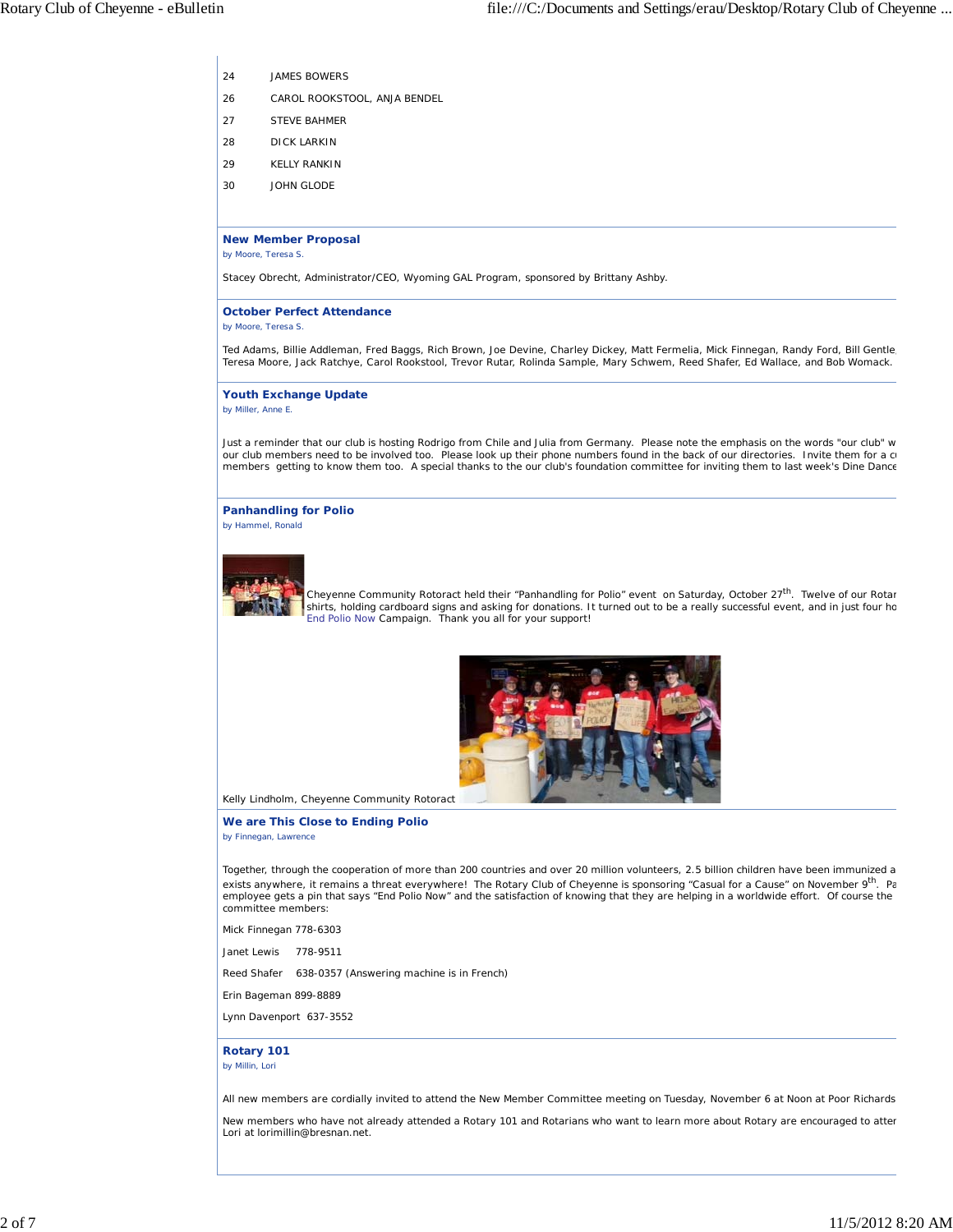| There will be a meeting of the Nominating Committee on Nov. 7th. Time is 11:15 at the usual place, the Sheridan Room at the Holiday In<br>by Metzke, Dana B.<br>If you are a veteran of or currently serving in the United States Armed Forces, and joined the Cheyenne Rotary Club after 2006, please k<br>The New Member Committee is accepting grant proposals October 1 <sup>st</sup> -31 <sup>st</sup> , 2012. The amount available for funding is \$1,000 with award<br>Plan o<br>District<br>Saturday, October 20,<br>\$40.1<br>Hilto<br>222<br>Lar<br>Registration check-in begins at 8:1!<br>If you are interested in attending please contact President Ron for details. You may register on the district Website: www.rotary5440.or |                                                                                                                                |
|------------------------------------------------------------------------------------------------------------------------------------------------------------------------------------------------------------------------------------------------------------------------------------------------------------------------------------------------------------------------------------------------------------------------------------------------------------------------------------------------------------------------------------------------------------------------------------------------------------------------------------------------------------------------------------------------------------------------------------------------|--------------------------------------------------------------------------------------------------------------------------------|
|                                                                                                                                                                                                                                                                                                                                                                                                                                                                                                                                                                                                                                                                                                                                                | <b>Welcome New Members</b><br>by Schwem, Mary                                                                                  |
|                                                                                                                                                                                                                                                                                                                                                                                                                                                                                                                                                                                                                                                                                                                                                | Derrick Webb, HR manager Wal-mart Distribution Centers sponsored by Lori Millin.                                               |
|                                                                                                                                                                                                                                                                                                                                                                                                                                                                                                                                                                                                                                                                                                                                                | Anja Bendel, Director of Business Development, Cheyenne LEEDS, sponsored by Randy Bruns.                                       |
|                                                                                                                                                                                                                                                                                                                                                                                                                                                                                                                                                                                                                                                                                                                                                |                                                                                                                                |
|                                                                                                                                                                                                                                                                                                                                                                                                                                                                                                                                                                                                                                                                                                                                                | <b>Nominating Committee</b><br>by Baggs, Fred T.                                                                               |
|                                                                                                                                                                                                                                                                                                                                                                                                                                                                                                                                                                                                                                                                                                                                                | Baggs.                                                                                                                         |
|                                                                                                                                                                                                                                                                                                                                                                                                                                                                                                                                                                                                                                                                                                                                                | <b>New Member Proposal</b><br>by Schwem, Mary                                                                                  |
|                                                                                                                                                                                                                                                                                                                                                                                                                                                                                                                                                                                                                                                                                                                                                | Tambra Loyd, Chief Probation Officer, US Courts, sponsored by Tim Ellis.                                                       |
|                                                                                                                                                                                                                                                                                                                                                                                                                                                                                                                                                                                                                                                                                                                                                | <b>Attention Military Veterans</b>                                                                                             |
|                                                                                                                                                                                                                                                                                                                                                                                                                                                                                                                                                                                                                                                                                                                                                | information for those who joined the Club before 2006                                                                          |
|                                                                                                                                                                                                                                                                                                                                                                                                                                                                                                                                                                                                                                                                                                                                                | <b>New Member Committee Grant</b><br>by Bowers, James                                                                          |
|                                                                                                                                                                                                                                                                                                                                                                                                                                                                                                                                                                                                                                                                                                                                                |                                                                                                                                |
|                                                                                                                                                                                                                                                                                                                                                                                                                                                                                                                                                                                                                                                                                                                                                | Grant Proposal:                                                                                                                |
|                                                                                                                                                                                                                                                                                                                                                                                                                                                                                                                                                                                                                                                                                                                                                | Proposals should not exceed ONE page typed.                                                                                    |
|                                                                                                                                                                                                                                                                                                                                                                                                                                                                                                                                                                                                                                                                                                                                                | Each proposal should include the following: mission, project description, amount of funding requested and timeline of project. |
|                                                                                                                                                                                                                                                                                                                                                                                                                                                                                                                                                                                                                                                                                                                                                | Preference will be given to organizations or projects based in Laramie County.                                                 |
|                                                                                                                                                                                                                                                                                                                                                                                                                                                                                                                                                                                                                                                                                                                                                | Send proposal to:                                                                                                              |
|                                                                                                                                                                                                                                                                                                                                                                                                                                                                                                                                                                                                                                                                                                                                                | James Bowers                                                                                                                   |
|                                                                                                                                                                                                                                                                                                                                                                                                                                                                                                                                                                                                                                                                                                                                                | Chairman, New Member Committee                                                                                                 |
|                                                                                                                                                                                                                                                                                                                                                                                                                                                                                                                                                                                                                                                                                                                                                | James@CheyenneDepotMuseum.org                                                                                                  |
|                                                                                                                                                                                                                                                                                                                                                                                                                                                                                                                                                                                                                                                                                                                                                | Or                                                                                                                             |
|                                                                                                                                                                                                                                                                                                                                                                                                                                                                                                                                                                                                                                                                                                                                                | 121 W. 15 <sup>th</sup> St. #300                                                                                               |
|                                                                                                                                                                                                                                                                                                                                                                                                                                                                                                                                                                                                                                                                                                                                                | Cheyenne, WY 82001                                                                                                             |
|                                                                                                                                                                                                                                                                                                                                                                                                                                                                                                                                                                                                                                                                                                                                                | Further Questions: Contact James Bowers                                                                                        |
|                                                                                                                                                                                                                                                                                                                                                                                                                                                                                                                                                                                                                                                                                                                                                | <b>Want to Learn More About Rotary?</b><br>by Schwem, Mary                                                                     |
|                                                                                                                                                                                                                                                                                                                                                                                                                                                                                                                                                                                                                                                                                                                                                |                                                                                                                                |
|                                                                                                                                                                                                                                                                                                                                                                                                                                                                                                                                                                                                                                                                                                                                                |                                                                                                                                |
|                                                                                                                                                                                                                                                                                                                                                                                                                                                                                                                                                                                                                                                                                                                                                |                                                                                                                                |
|                                                                                                                                                                                                                                                                                                                                                                                                                                                                                                                                                                                                                                                                                                                                                |                                                                                                                                |
|                                                                                                                                                                                                                                                                                                                                                                                                                                                                                                                                                                                                                                                                                                                                                |                                                                                                                                |
|                                                                                                                                                                                                                                                                                                                                                                                                                                                                                                                                                                                                                                                                                                                                                |                                                                                                                                |
|                                                                                                                                                                                                                                                                                                                                                                                                                                                                                                                                                                                                                                                                                                                                                |                                                                                                                                |
|                                                                                                                                                                                                                                                                                                                                                                                                                                                                                                                                                                                                                                                                                                                                                |                                                                                                                                |
|                                                                                                                                                                                                                                                                                                                                                                                                                                                                                                                                                                                                                                                                                                                                                |                                                                                                                                |
|                                                                                                                                                                                                                                                                                                                                                                                                                                                                                                                                                                                                                                                                                                                                                |                                                                                                                                |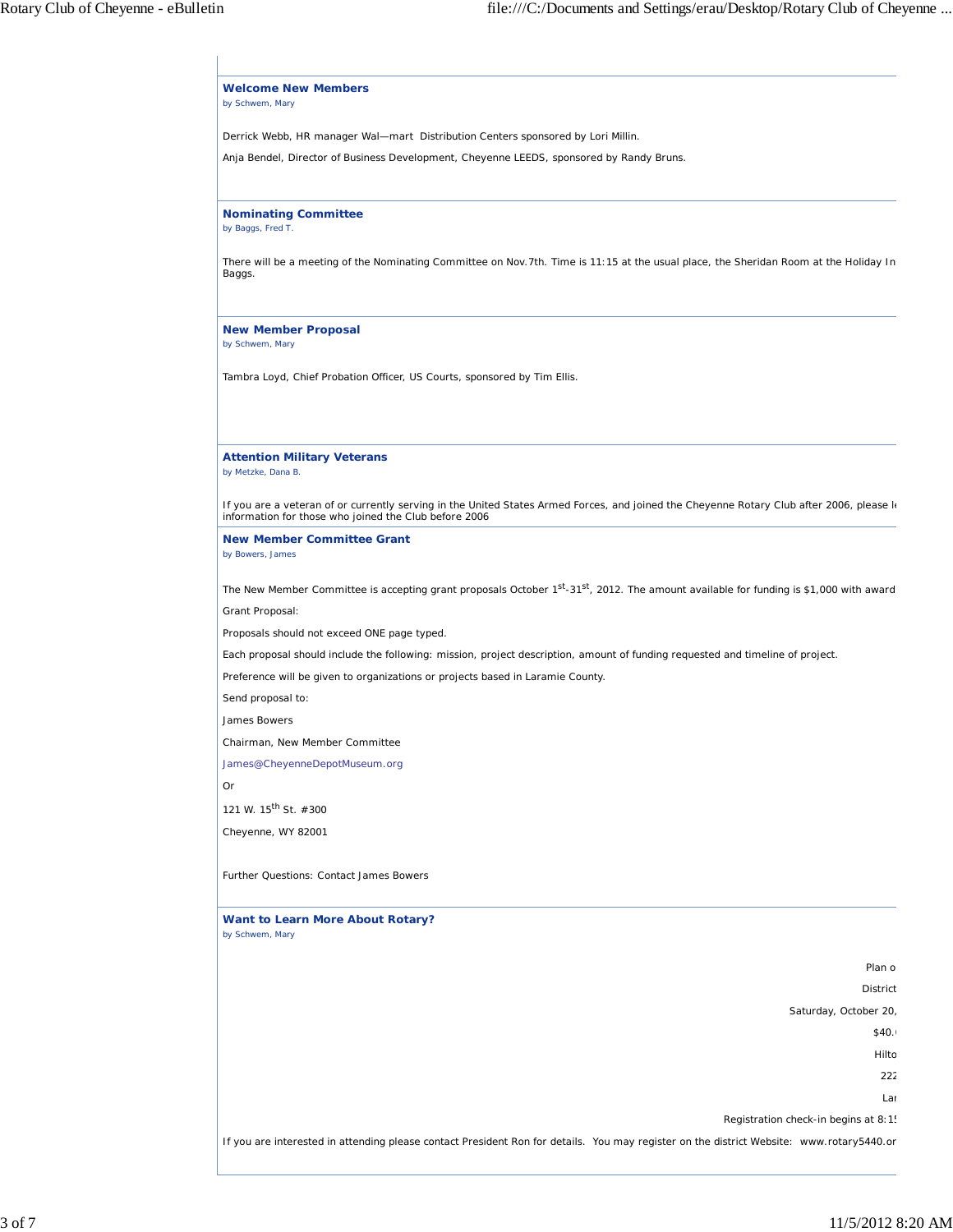**We're This Close to Ending Polio** *by Finnegan, Lawrence*

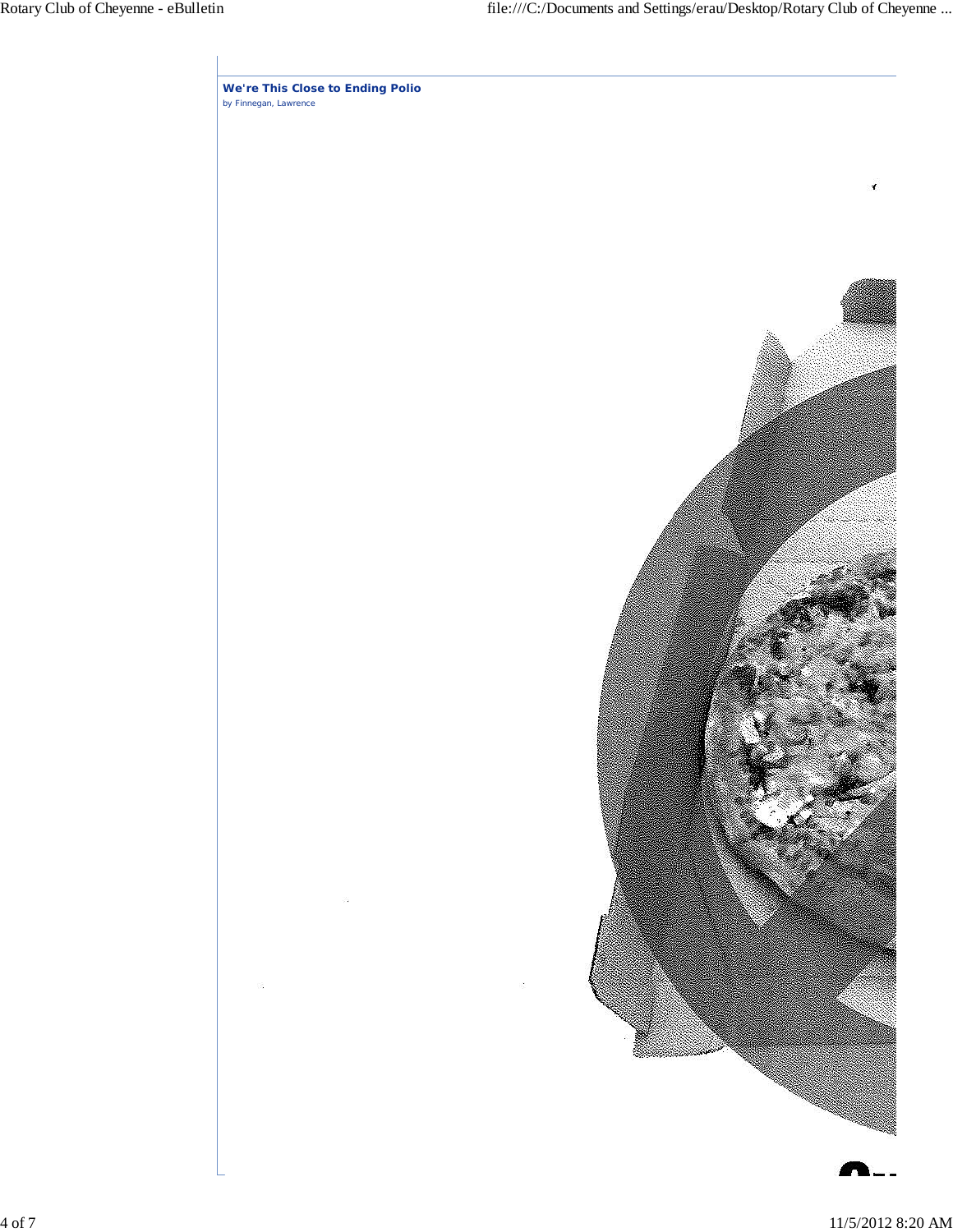# **Gu** and deliv  $to 3$

О might Bu waiting For t help the throug And

## Saving a life costs less than you t

ROTARY INTERNATIONAL

September 2012

Pakistan scoring great gains despite challenges "Pakistan this year has perhaps the best chance ever to achieve success, because<br>tremendous new efforts are being undertaken, led by the government, in<br>implementing a national polio emergency action plan that mobilized all and civil society resources," says Robert S. Scott, chair of Rotary's International PolioPlus Committee, about progress in Pakistan. "There is strong evidence that implementation of the emergency plan is showing results, particularly in key reservoir areas such as Balochistan and Sindh." \* Learn about the progress being made by Rotary and our partners in the Global Polio Eradication Initiative. \* Get the latest news from Rotary on the fight to finish polio. \* Follow stories about polio eradication on Rotary's blog. Japan vows continued support

Shortly before he took office as president of Rotary International, Sakuji Tanaka received assurances from Prime Minister Yoshihiko Noda that Japan will continue its support for polio<br>eradication, Rotary's top philanthropic goal. Japan is the third-largest public-sector donor to<br>the Global Polio Eradication Init

**Laramie County LIbrary Hosts Discover Earth Program** *by Brazzale, Melinda*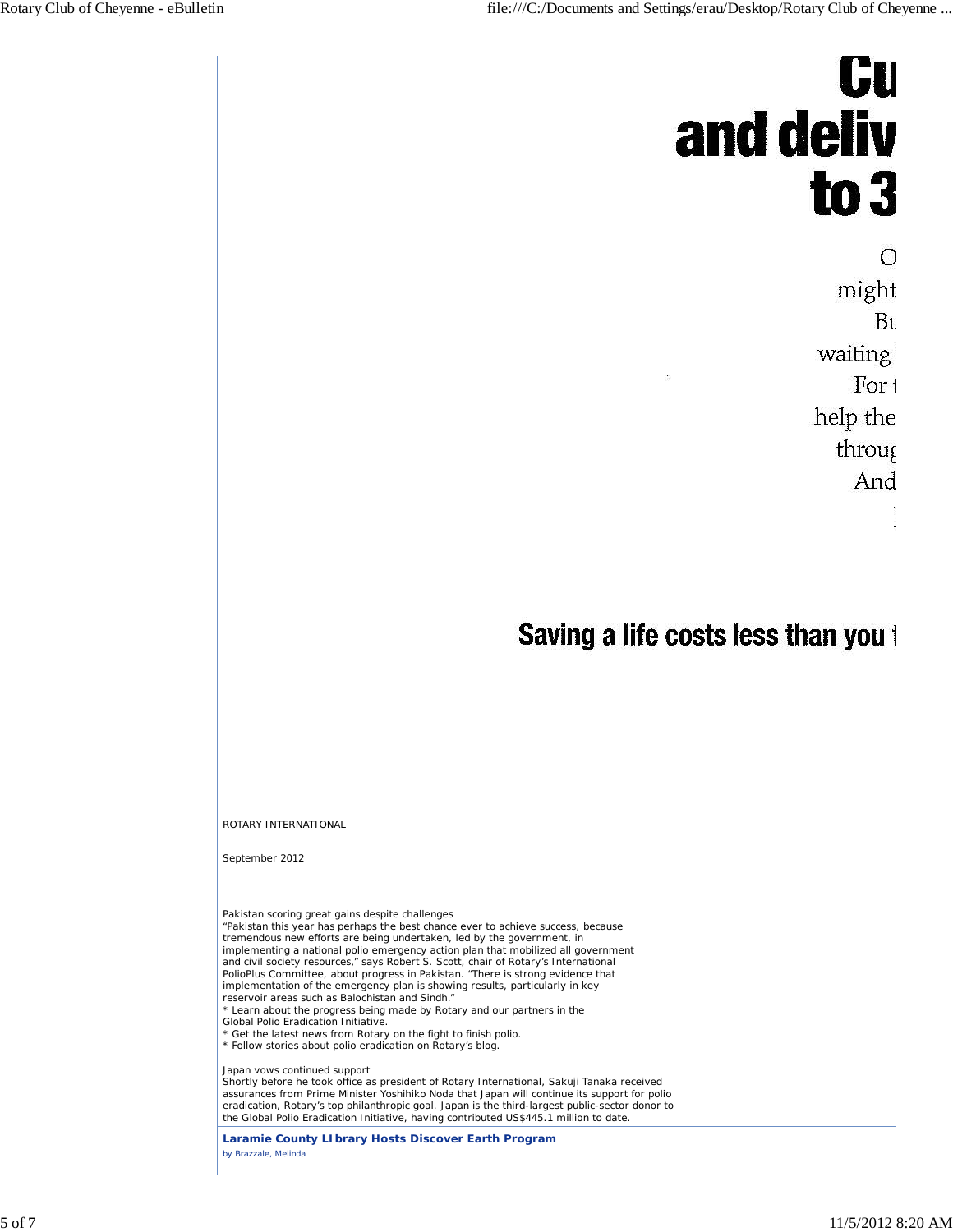All Club members are encouraged to vidt the library between September 9 and November 2 to see the free interactive science museum.

**Interested in Learning More about Rotary** *by Schwem, Mary*

Attend the District Assembly will be held in Laramie WY on October 20, 2012.

**Interested in the Read to Me Program?** *by Schwem, Mary*

Do you want to be a Rotary Reader for the Read to Me program? Now's the time to contact Jamie Markus to join our Club's Rotary Rea

**World Community Service Committee Fundraiser** *by Lathrop, Brent*





cheyennerotaryfundraiser.org

**Please Report Make-Up Meetings on nthe Back of the Attendance Card** *by Moore, Teresa S.*

If you attend another Club's meeting, a committee meeting or participate in any club sponsored activity, please be sure to note it on the

| Club Service/Meetings - Sabrina Lane  | Club Service/Public Relations - Kim Withers                  |
|---------------------------------------|--------------------------------------------------------------|
| Programs - Brittany Ashby             | National Honor Society Insert - Amanda Esch                  |
| <b>Invocation - Janet Lewis</b>       | Media/Photographer - Katharine Kunz-Wilkinson                |
| Music- Sylvia Hackl                   | Website - Mary Schwem                                        |
| Valentine's Day Lunch - Darcee Snider | COG - Mary Schwem                                            |
| Historian - Dave Foreman              | <b>Club Directory - Tim Ellis, Mick Finnegan, Ed Wallace</b> |
| <b>Banners -</b> Jeannie Martinez     | We Care - Mary Carroll                                       |
| <b>By-Laws - Scott Meier</b>          | Facebook - Brittany Ashby                                    |
|                                       | Radio & Print PSA's - David Bush                             |
|                                       | Television PSA's - Lee Wagner                                |
| Club Service/Activities - Randy Ford  | New Generations/RYLA - Chris Church                          |
| Cranium Cup - Lee Wagner              | Highway Cleanup - Wayne Johnson                              |
| <b>New Projects - Bob Womack</b>      | RYLA - Lori Schoene                                          |

### **2012-13 Club Directors and Committee Chairs**